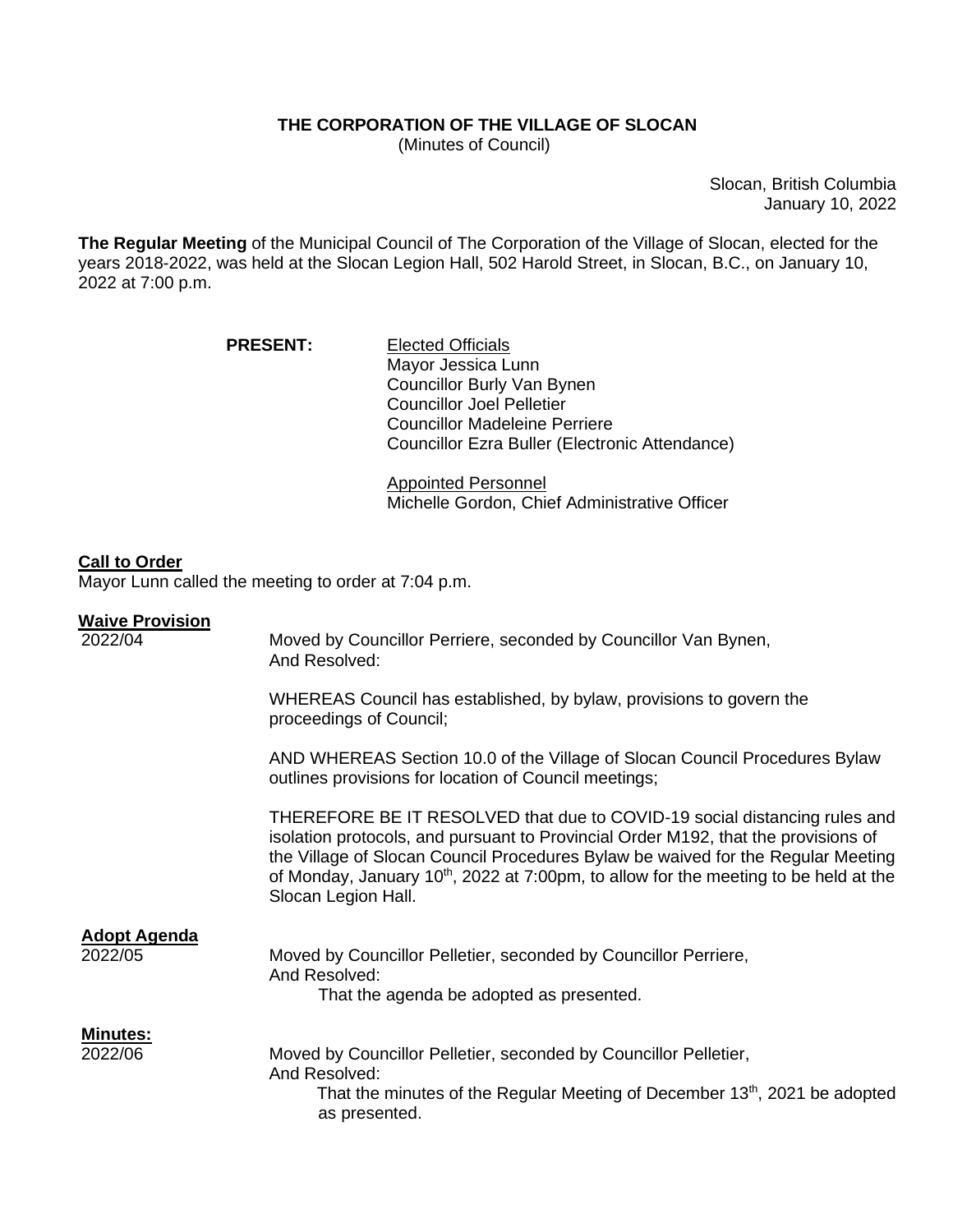| <b>Audience:</b><br><b>OCP Review</b>                               | Selkirk Planning & Design, the Village's newly-selected OCP consultant, attended<br>the meeting to provide an introduction to Council, and details of the upcoming OCP<br>Revision Project.                                                                                                                                                                                                                                                                                                                                                                           |
|---------------------------------------------------------------------|-----------------------------------------------------------------------------------------------------------------------------------------------------------------------------------------------------------------------------------------------------------------------------------------------------------------------------------------------------------------------------------------------------------------------------------------------------------------------------------------------------------------------------------------------------------------------|
| <b>Recommendations:</b><br><b>WKBRHD</b><br>Appointments<br>2022/07 | Moved by Councillor Pelletier, seconded by Councillor Van Bynen,<br>And Resolved:<br>That Council confirm Mayor Lunn as 2022 West Kootenay Boundary<br>Regional Hospital District (WKBRHD) Director, and Councillor Perriere as<br>Alternate, and that staff advise the RDCK that there are no changes to<br>appointments at this time.                                                                                                                                                                                                                               |
| Committee<br>Appointments<br>2022/08                                | Moved by Councillor Perriere, seconded by Councillor Van Bynen,<br>And Resolved:<br>That Council confirm there are no changes to Slocan Council committee<br>appointments for 2022.                                                                                                                                                                                                                                                                                                                                                                                   |
| <b>Tennis Court Project</b><br>2022/09                              | Moved by Councillor Perriere, seconded by Councillor Van Bynen,<br>And Resolved:<br>That Council approve an application to the Columbia Basin Trust Outdoor<br>Active Recreation Grant, for funding to revitalize the tennis court, and that the<br>Village contribution amount of \$79,250 be withdrawn from the COVID Safe<br><b>Restart Fund.</b>                                                                                                                                                                                                                  |
| <b>Requests:</b><br><b>Fitness Center</b><br>2022/10                | Moved by Councillor Pelletier, seconded by Councillor Van Bynen,<br>And Resolved:<br>That Council agree to sponsor the Slocan Fitness Center Advisory<br>Commission's grant application to the CBT Community Initiatives CIP/AAP<br>Program, if approved for funding.                                                                                                                                                                                                                                                                                                 |
| Info Items:<br>2022/11                                              | Moved by Councillor Pelletier, seconded by Councillor Van Bynen,<br>And Resolved:<br>That the following items be received for information:<br>a)<br>RDCK Board Highlights - December 21, 2021<br>RDCK Media Release - Rogers to Build Cell Towers in the South Valley<br>b)<br>District of Lillooet - BC Wildfires Petition<br>c)<br>d)<br>RDCK - CIP/AAP Grant Intake Opens January 3, 2022<br>e)<br>Ministry of Transportation - Municipal Speed Limits<br>f<br>CEA – New Funding for Installation of EV Chargers in the Kootenays                                  |
| <b>BC Wildfires Petition</b><br>2022/12                             | Moved by Councillor Perriere, seconded by Councillor Pelletier,<br>And Resolved:<br>That a letter be sent to the District of Lillooet, in support for their BC Wildfires<br>Petition addressed to the Government of Canada, asking the provincial and<br>federal governments to "empower local persons, whose working with<br>licensees, industry and contractors, Indigenous communities, ranchers and<br>workers such as fire fighters, forestry workers, and all those that see the day-<br>to-day issues and have front line knowledge to provide feedback on the |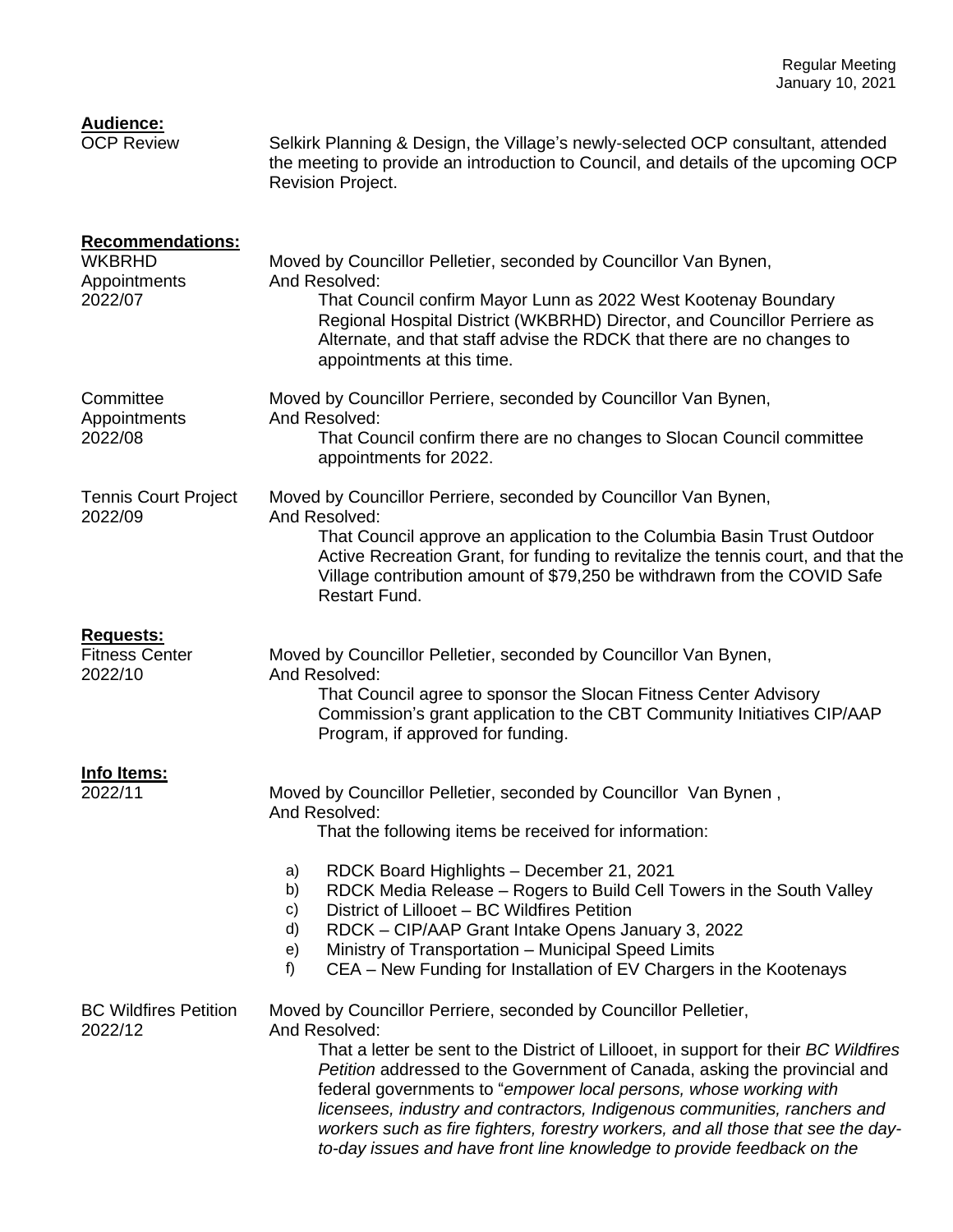|                                                | inconsistencies and shortcomings with regard to forest management and<br>wildfire protection in order to help bring about much-needed change."                      |
|------------------------------------------------|---------------------------------------------------------------------------------------------------------------------------------------------------------------------|
| <b>EV Station</b><br>2022/13                   | Moved by Councillor Perriere, seconded by Councillor Pelletier,<br>And Resolved:<br>That staff be directed to gather data on the Slocan electric vehicle charging   |
|                                                | station to determine usage; and to decide if an application for funding to<br>install a secondary station is appropriate at this time.                              |
| <b>Reports:</b><br><b>PW Report</b><br>2022/14 | Moved by Councillor Perriere, seconded by Councillor Pelletier,<br>And Resolved:                                                                                    |
|                                                | That the Public Works Report be received.                                                                                                                           |
| Van Bynen<br>2022/15                           | Moved by Councillor Perriere, seconded by Councillor Pelletier,<br>And Resolved:                                                                                    |
|                                                | That Councillor Van Bynen's update on plowing in the Village, and how great<br>of a job Public Works are doing this year, be received.                              |
| Pelletier<br>2022/16                           | Moved by Councillor Perriere, seconded by Councillor Van Bynen,<br>And Resolved:                                                                                    |
|                                                | That Councillor Pelletier's update on the skating rink be received.                                                                                                 |
| 2022/17                                        | Moved by Councillor Pelletier, seconded by Councillor Buller,<br>And Resolved:                                                                                      |
|                                                | That Council allocate \$200 from the operational budget, to provide funding<br>for the purchase of fuel for the skating rink snow blower.                           |
| <b>Buller</b><br>2022/18                       | Moved by Councillor Perriere, seconded by Councillor Van Bynen,<br>And Resolved:                                                                                    |
|                                                | That Councillor Buller's update on the Fitness Center be received.                                                                                                  |
| <b>Bylaws:</b><br><b>ICBL Amendment</b>        | Moved by Councillor Perriere, seconded by Councillor Van Bynen,                                                                                                     |
| 2022/19                                        | And Resolved:                                                                                                                                                       |
|                                                | That the "Village of Slocan Inter-Community Business Licence Amendment<br>Bylaw No. , 2021", be finally passed and adopted and numbered 690.                        |
| 705 Delany Ave<br>Rezone                       | Moved by Councillor Pelletier, seconded by Councillor Perriere,<br>And Resolved:                                                                                    |
| 2022/20                                        | That the "Village of Slocan Zoning Amendment Bylaw No. ___, 2021", and<br>"Village of Slocan OCP Amendment Bylaw No. , 2021" be read a third<br>time by title only. |
| <b>Committees</b><br><b>Climate Action</b>     | Moved by Councillor Pelletier, seconded by Councillor Van Bynen,                                                                                                    |
| 2022/21                                        | And Resolved:                                                                                                                                                       |
|                                                | That the Slocan Climate Action Advisory Commission meeting minutes of<br>November 1, 2021 be received.                                                              |